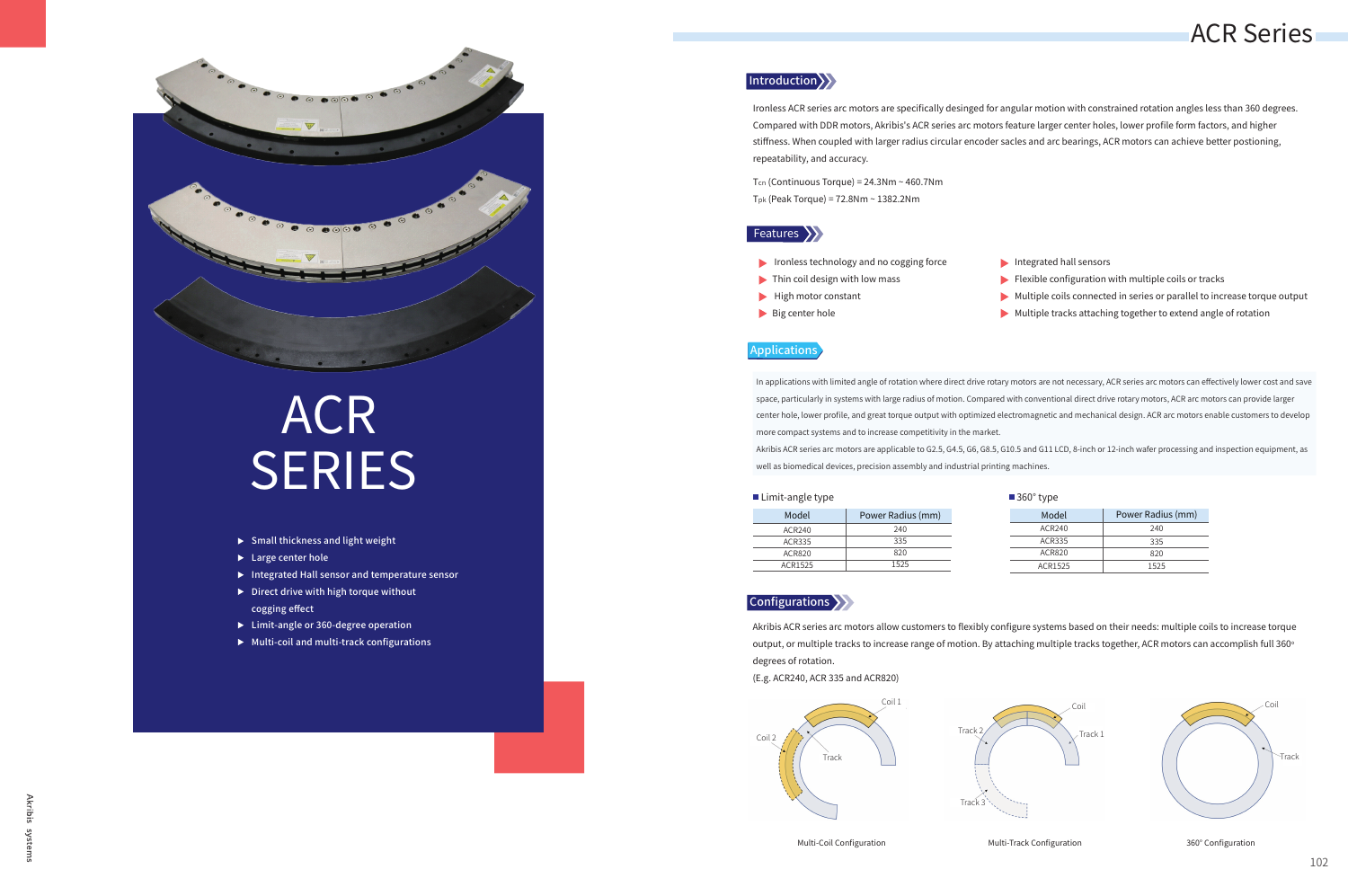ACR335-S5

ACR335 Coil

ACR1525-S5 18.52° 10 Coil Angle E

syst Akribis

ACR335-S5 90.4º

Coil Angle E

10

### ACR820-S5

### **Specifications**

In the measurement of continuous current, the coil is mounted on the testing fixture and the ambient temperature is 25 ℃. 1 ment of line resistance, the ambient temperature is 25 ℃. OIn the mea

### ACR1525-S5

In the measurement of continuous current, the coil is mounted on the testing fixture and the ambient temperature is 25 ℃. 1  $\bullet$  In the measurement of line resistance, the ambient temperature

| Specification                         |        | Unit ACR240-TR36 |
|---------------------------------------|--------|------------------|
| Arc Angle                             | degree | $36^\circ$       |
| Weight                                | kg     | 1.4              |
| Moment of Inertia kg · m <sup>2</sup> |        | 0.07             |
|                                       |        |                  |

Specification Unit ACR335-TR36 ACR335-TR54 Arc Angle **Jeight** Moment of Inertia kg·m<sup>2</sup> G 36º 2.5 0.26 4 54º 3.7 0.39 6 kg degree - In the measurement of continuous current, the coil is mounted on the testing fixture and the ambient temperature is 25 ℃. 1

nent of line resistance, the ambient temperature  $is 25 °C$ . OIn the meas

Āκ sigi

syste

## ACR Series ACR Series

| <b>Specification</b>                |        | <b>Unit ACR1525-TR11.04</b> |
|-------------------------------------|--------|-----------------------------|
| Arc Angle                           | degree | $11.04^{\circ}$             |
| Weight                              | kg     | 4.4                         |
| Moment of Inertia kg·m <sup>2</sup> |        | 10.0                        |
| G                                   |        |                             |
|                                     |        |                             |

is 25 ℃.

| Specification                                                                                                                                |        |            | Unit ACR820-TR24 ACR820-TR28 |  |  |
|----------------------------------------------------------------------------------------------------------------------------------------------|--------|------------|------------------------------|--|--|
| Arc Angle                                                                                                                                    | degree | $24^\circ$ | $28^{\circ}$                 |  |  |
| Weight                                                                                                                                       | kg     | 5.8        | 6.8                          |  |  |
| Moment of Inertia $\frac{kg \cdot m^2}{2}$                                                                                                   |        | 3.8        | 4.4                          |  |  |
| G                                                                                                                                            |        | 6          |                              |  |  |
| $\blacksquare$ In the measurement of continuous current, the coil is mounted<br>on the testing fixture and the ambient temperature is 25 °C. |        |            |                              |  |  |
| In the measurement of line resistance, the ambient temperature<br>is $25^{\circ}$ C.                                                         |        |            |                              |  |  |



Torque (Nm)



Torque Speed Curve ACR1525-S5 Series Connection DC Bus Voltage: 530V

| ■ Specifications                               |            |                   |
|------------------------------------------------|------------|-------------------|
| Specification                                  | Unit       | <b>ACR1525-S5</b> |
| <b>Winding Type</b>                            |            | Series            |
| Continuous Torque @100°C                       | Nm         | 460.7             |
| Peak Torque                                    | Nm         | 1382.2            |
| <b>Torque Constant</b>                         | Nm/Arms    | 257.3             |
| <b>Back EMF Constant</b>                       | Vpeak/rpm  | 22.0              |
| <b>Motor Constant</b>                          | Nm/Sqrt(W) | 37.6              |
| Continuous Current @100°C <sup>O</sup>         | Arms       | 1.8               |
| Peak Current                                   | Arms       | 5.4               |
| Resistance (Terminal to Terminal) <sup>®</sup> | Ω          | 31.2              |
| Inductance (Terminal to Terminal)              | mH         | 37.5              |
| <b>Electrical Time Constant</b>                | ms         | 1.2               |
| Air Gap                                        | mm         | 1.0               |
| <b>Magnetic Period</b>                         | degree     | 1.84              |
| Coil Weight                                    | kg         | 2.2               |



G-Mounting Holes<br>∅ 5.5 THRU ALL<br>∟\_i∅ 10.0⊽6 BOTH SIDES

■ Magnet Track The Controller Torque-Speed Curve

4.5°



0.85 (Air gap)

## ACR240-S5

## Specifications and Dimension

Direct Drive Rotary Motors Motion Control of Gantry Stages | Direct Drive Rotary Motors | Voice Coil Motors | Linear Motors

Έ Direct L

Motion Control of Gantry Stages

■ Torque-Speed Curve ACR1525 Coil and ACR1525 Coil and ACR1525 Coil and ACR1525 Coil and ACR1525 Coil and ACR1525 Coil

| 38.8                            |
|---------------------------------|
| <b>SECTION A-A</b><br>SCAIF 1:3 |
|                                 |
|                                 |

| Unit       | <b>ACR820-S5</b> |
|------------|------------------|
|            | Series           |
| Nm         | 331.5            |
| Nm         | 994.5            |
| Nm/Arms    | 195.0            |
| Vpeak/rpm  | 16.7             |
| Nm/Sqrt(W) | 26.2             |
| Arms       | 1.7              |
| Arms       | 5.1              |
| $\Omega$   | 37.0             |
| mH         | 47.0             |
| <b>ms</b>  | 1.3              |
| mm         | 1.1              |
| degree     | 4.0              |
| kg         | 2.5              |
|            |                  |



| Introduction | Specification                                  | Unit       | <b>ACR240-S5</b> |
|--------------|------------------------------------------------|------------|------------------|
|              | <b>Winding Type</b>                            |            | Series           |
|              | Continuous Torque @100°C                       | Nm         | 24.3             |
|              | Peak Torque                                    | Nm         | 72.8             |
|              | <b>Torque Constant</b>                         | Nm/Arms    | 20.2             |
| Sizing Guide | <b>Back EMF Constant</b>                       | Vpeak/rpm  | 1.7              |
|              | <b>Motor Constant</b>                          | Nm/Sqrt(W) | 2.8              |
|              | Continuous Current @100°C <sup>O</sup>         | Arms       | 1.2              |
|              | Peak Current                                   | Arms       | 3.6              |
|              | Resistance (Terminal to Terminal) <sup>®</sup> | $\Omega$   | 35.2             |
|              | Inductance (Terminal to Terminal)              | mH         | 21.3             |
| Hrequently   | <b>Electrical Time Constant</b>                | ms         | 0.6              |
|              | Air Gap                                        | mm         | 0.8              |
|              | <b>Magnetic Period</b>                         | degree     | 7.2              |
|              | Coil Weight                                    | kg         | 1.2              |

### **Magnet Track**

| Specification                                  | Unit       | <b>ACR335-S5</b> |
|------------------------------------------------|------------|------------------|
| <b>Winding Type</b>                            |            | Series           |
| Continuous Torque @100°C                       | Nm         | 92.3             |
| Peak Torque                                    | Nm         | 276.9            |
| <b>Torque Constant</b>                         | Nm/Arms    | 77.2             |
| <b>Back EMF Constant</b>                       | Vpeak/rpm  | 6.6              |
| <b>Motor Constant</b>                          | Nm/Sqrt(W) | 7.7              |
| Continuous Current @100°C <sup>O</sup>         | Arms       | 1.2              |
| Peak Current                                   | Arms       | 3.6              |
| Resistance (Terminal to Terminal) <sup>®</sup> | $\Omega$   | 67.1             |
| Inductance (Terminal to Terminal)              | mH         | 69.8             |
| <b>Electrical Time Constant</b>                | ms         | 1.0              |
| Air Gap                                        | mm         | 0.85             |
| <b>Magnetic Period</b>                         | degree     | 9.0              |
| Coil Weight                                    | kg         | 1.8              |



### **Magnet Track**



### **Magnet Track**



Introduction

Introduct

Sizing Guide

ons

Sizing Guide

Frequently Asked Questions

Asked Qu

Voice Coil Motors